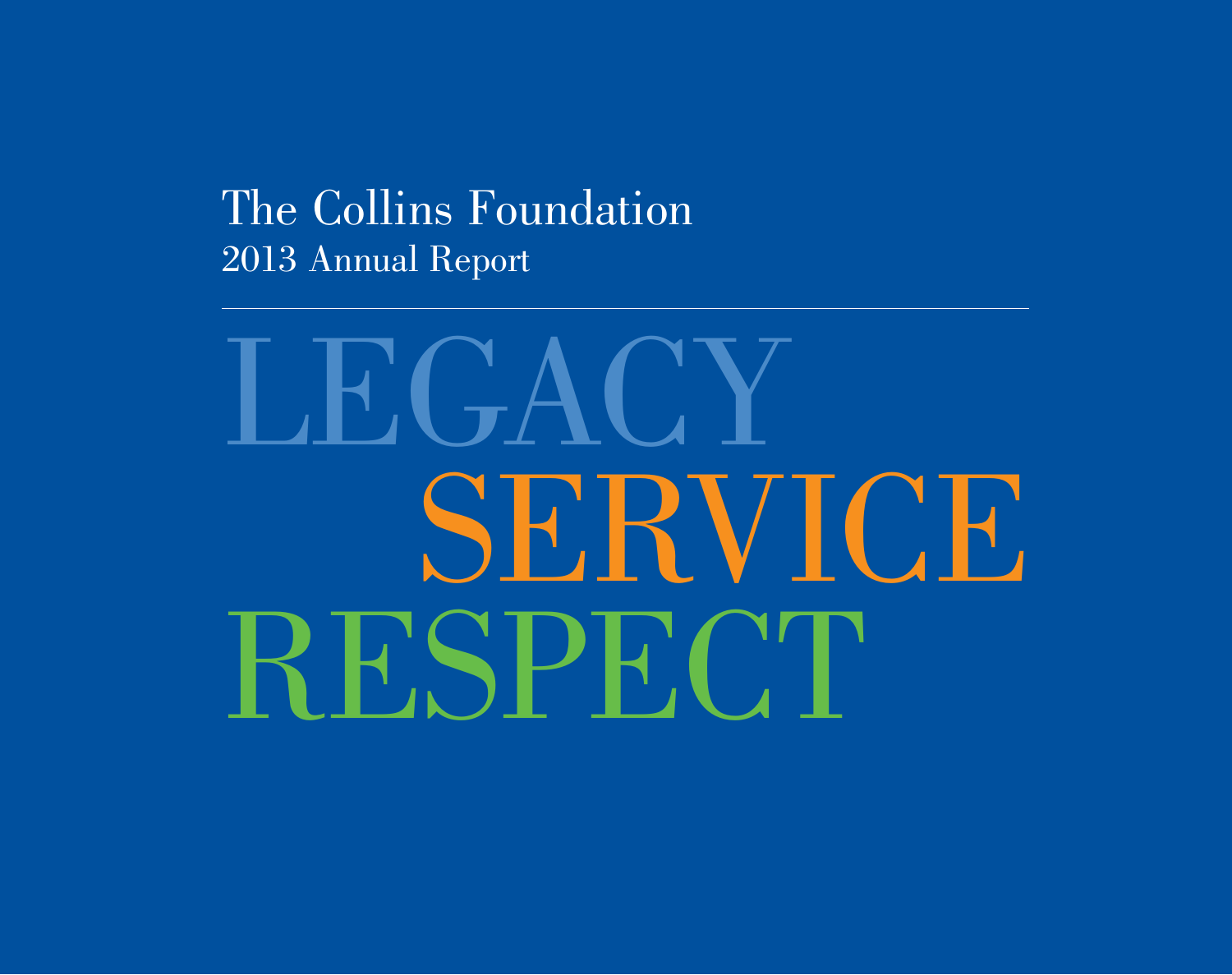# **LEGACY** SERVICE RESPECT

ow does a foundation started by a  $\overline{\phantom{a}}$  family stay true to the philanthropic spirit of its founders, but still remain relevant in a changing world? Since 1947, the Collins family's quest to remain responsive and meaningful has infused the work of The Collins Foundation through transitions, both internal and external. H

Fifty years ago Maribeth Collins stepped in quietly to continue her husband's work as President of The Collins Foundation after his unexpected death. Through half a century of service, she has influenced the character of the Foundation, keeping alive the legacy of her husband, Truman Collins Sr.,

while building her own.

In April, Maribeth transitioned to Trustee Emeritus status. At the same time, her granddaughter, Alayna Luria, joined the Foundation Board, the fourth



generation to serve. The two women sat down recently, along with Cynthia Addams, Executive Vice President, to discuss how the Foundation has evolved to meet the changing needs of Oregon, and how the Founders' mission continues.





Alayna Luria, Maribeth Collins, and Cynthia Addams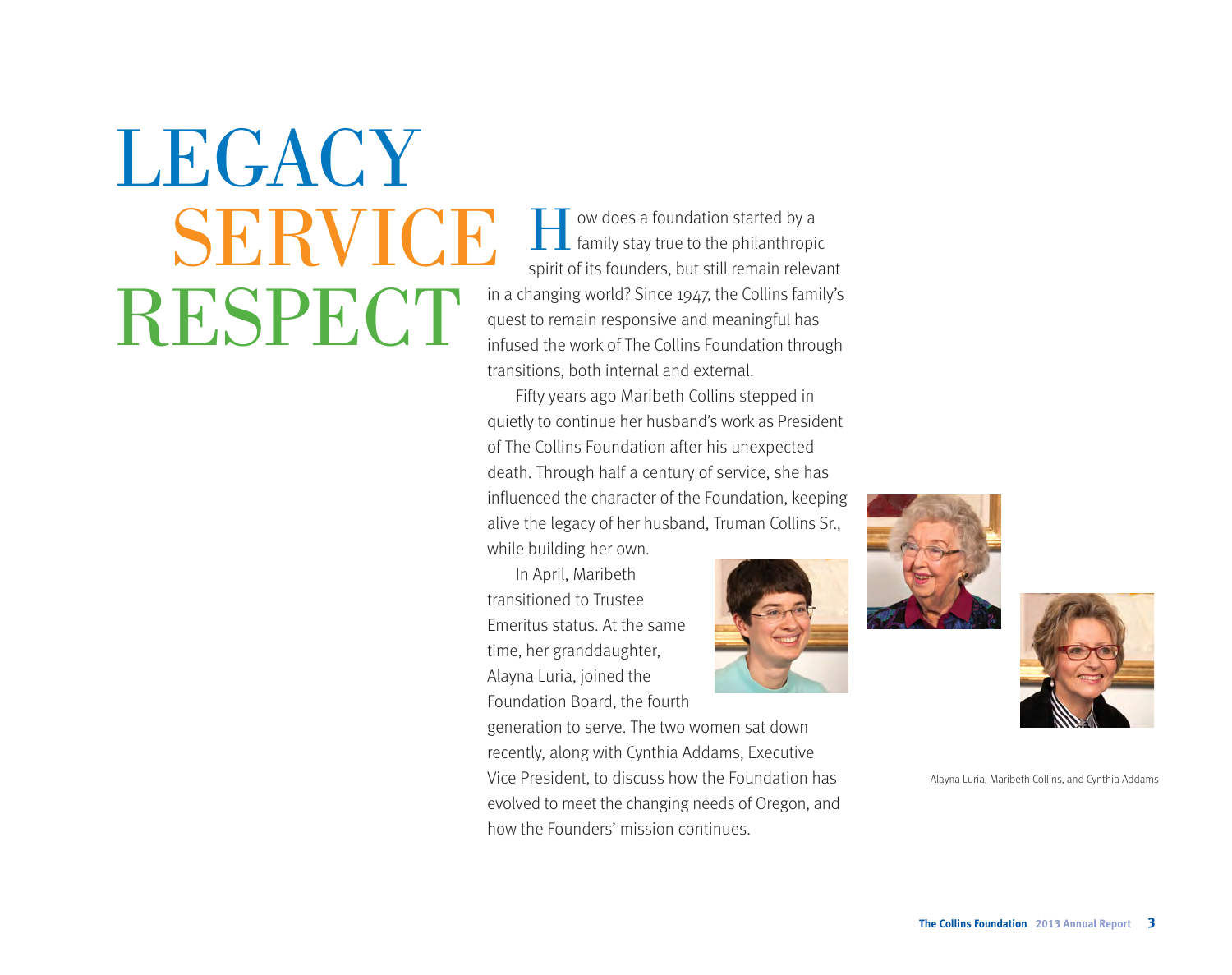*"I have such admiration for everybody on the board and staff. We're individuals and have different opinions, but we can always come to a consensus. We have the most wonderful spirit."* —Maribeth Collins

t's a beautiful winter day. Grandmother and  $\perp$  granddaughter sit next to each other in Maribeth's living room, Cynthia close by. A stand of tall trees is visible through the window, a surprise bit of forest this close in to Portland, but a fitting I t's a beautiful winter day. Grandmother and Maribeth recalls her invitation to join the Board.<br>
"I'd never even been to a meeting. I was completely" (I'd never even been to a meeting. I was completely

reminder of the family's roots. They start at the beginning.

"I have always been astounded by the story of how my grandfather died so suddenly, and you had to pick up, raise your teenagers, and

run the Foundation. And on top of that, you were pregnant! It taught me so much about how to carry on after something tragic happens," says Alayna.

### **Grant Distribution 50 Years Ago and Today**

| 1964          |                            | 2013      |
|---------------|----------------------------|-----------|
| 1%            | Arts                       | 17%       |
| $\frac{1}{2}$ | Children - Youth           | 14%       |
| 3%            | <b>Community - Welfare</b> | 28%       |
| 65%           | <b>Education</b>           | 18%       |
| $\sqrt{9}$    | <b>Environment</b>         | <b>1%</b> |
| $Q\%$         | <b>Health and Science</b>  | 11%       |
| $\%$          | <b>Humanities</b>          |           |
|               | Religion                   |           |
|               |                            |           |

surprised. But then I thought, if I can learn, I'll be carrying on something that Truman really cared about, something he started. So I plunged in."

The Foundation was small then. There was no staff, and meetings were held as needed. During 1964, Maribeth's first year, the Foundation made 34 grants totaling \$181,425. But the Foundation slowly began to grow.

"Through the years we've always had the right person appear at the right time," says Maribeth. Each person brought skills and experience to help shape the Foundation. Over time, each generation made its own contributions to the Foundation, carefully building on its predecessor's strengths. The respect for the generations — of family, staff, and Board members — who came before is a hallmark of the Foundation.

"Each time someone new would join, I would wonder if they would fit in. Somehow, they always did," says Maribeth. "I have such admiration for everybody on the board and staff. We're individuals and have different opinions, but we can always come to a consensus. We have the most wonderful spirit."

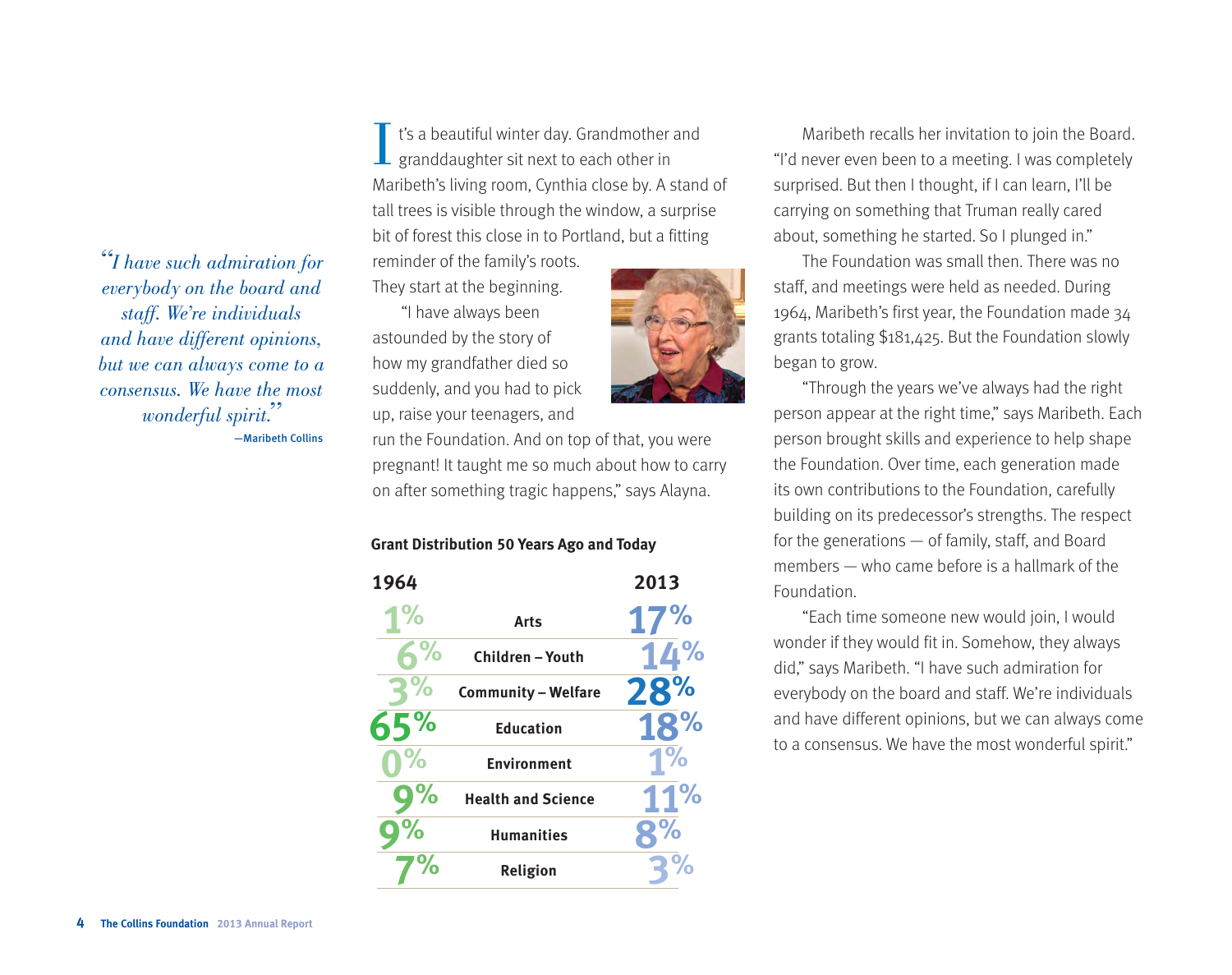## A RESPECT FOR PERSPECTIVE

"Debates can be lively, but they are approached with an attitude of respect, learning, and appreciation for different perspectives," says Cynthia. The Board brings a wide range of experience and interests to the meetings. "But still, it's a family foundation, with a specific approach to decision making: detailed, heart-centered, compassionate, and respectful of those doing the work."

"There seems to be an ethos of communication, collaboration, and respect that has carried on through the generations," says Alayna. "From the start I've felt like I could say what was on my mind."

Alayna comes to the Board with a background in grantwriting and a master's in social work, along with some experience in making grants. Still, like Maribeth, her invitation was relatively unexpected. Shortly after Alayna and her wife moved to Portland in 2004, Alayna's uncle, Truman Collins Jr., invited her to become a Member of the Foundation. At first she was slow to get involved, busy caring for her own young children.

"Then I had a moment where I decided, because I have small children, I really want to be more involved in the family and the Foundation," says Alayna. "For me, that meant finding someone to watch the children so I could be present at all-day

Foundation meetings and convenings." She began to prepare for and attend all the meetings and, in April 2013, became a Trustee.

"Since becoming a Trustee, I feel like I have more of an 'official' place at the table. Still, I'm humbled



by the amount of experience in the other Trustees. I can see that I have a lot to learn and look forward to that," she says. Smooth transitions are a trademark of the Foundation's

board. Maribeth's niece, Lee

Diane Collins Vest, was the last newcomer to the Board before Alayna. She, too, participated and learned before becoming a Trustee eight years ago. The average tenure for Trustees is over 20 years: Founding Trustee Grace Goudy's term was just a few months shorter than Maribeth's 49 years.

*"There seems to be an ethos of communication, collaboration, and respect that has carried on through the generations."* —Alayna Luria

> **\$13.7million** Founders' contributions to the Foundation

**\$214 million** Assets at the end

of 2013 **20.9years** Average tenure of Foundation Trustees **49years**

Tenure of longest serving Trustee, Maribeth Collins

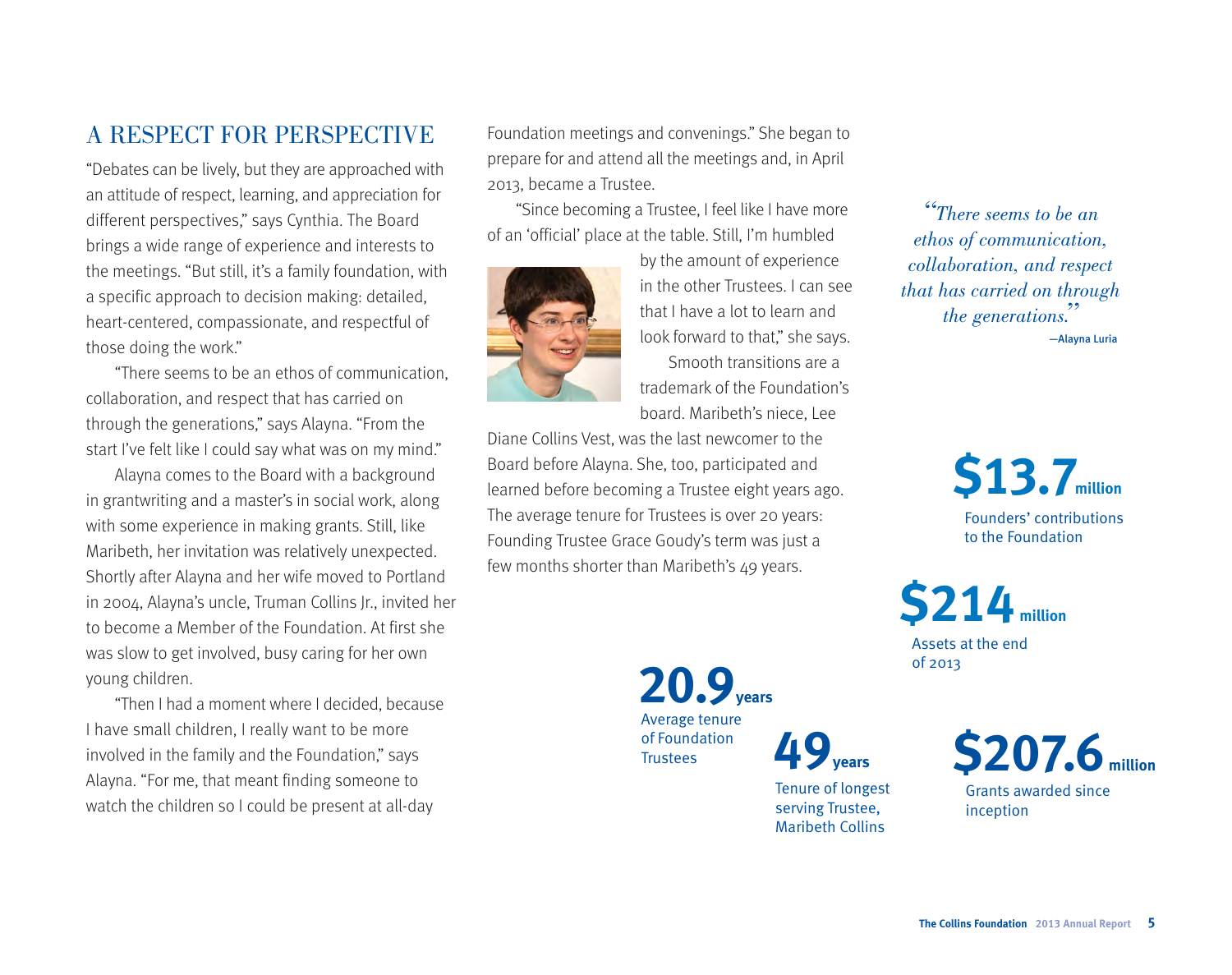*"The Foundation continues to learn from its environment and adapt its practices accordingly – both are essential to effective grantmaking."* —Cynthia Addams

#### **Oregon's Population Growth**



#### **Growing Diversity in Young Oregonians**

**22%** People of color in the overall population

> **33%** People of color under age 18 in the overall population

# AN EVOLVING LEGACY

This stability has helped the Board weather volatility in the economy and respond to trends impacting communities around the state. Today there are twice as many people living in Oregon as there were 50 years ago, and they come from a wider variety of backgrounds than ever before. Foundations working to address the needs and opportunities of an increasingly diverse state are called to serve in new ways.

"The Foundation has always focused on underserved communities," says Alayna. "But today there is even more interest in culturally specific organizations and organizations that are working to become more culturally responsive and inclusive in their work."

"The Foundation continues to learn from its environment and adapt its practices accordingly both are essential to effective grantmaking," says Cynthia.

Increased knowledge has resulted in the Foundation bringing the values of diversity, equity, and inclusion to the forefront of Board and staff discussions in recent years. Since 2011 the

Foundation has been increasingly more intentional about making grants to underrepresented communities.

Understanding new issues and learning to see the world from a new perspective is key to the Foundation's evolution. Alayna credits her grandmother with a lot of this spirit.



"She is just very committed to learning, and that has been a leading force for us. The Foundation has given a lot of first grants to places." She turns to her grandmother. "You're always taking new things in

and incorporating them into your worldview. I think that's rare."

Understanding and learning are also important to the grantmaking process. Alayna was struck by the due diligence and detail given to each organization.

"Whether it's a really small, new organization or a nonprofit with a lot of history, where it would be easy to rubberstamp it, the staff works effectively to make sure we have a full understanding," she says.

The due diligence process is meticulous and respectful. Each Trustee reads the full proposal. At the meetings, staff members provide additional information from research, community conversations, and site visits.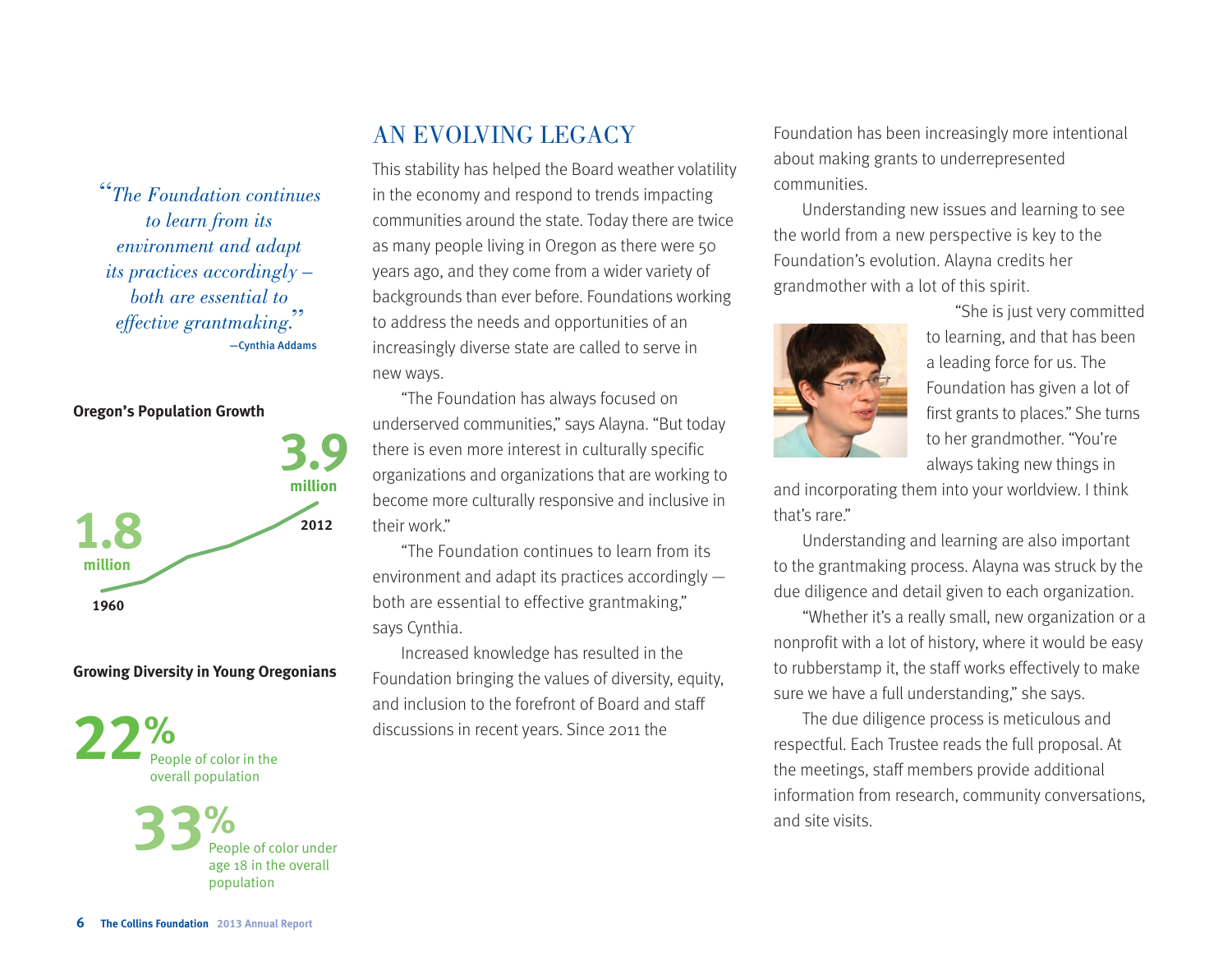"Being able to see firsthand the good work that organizations are doing, instead of just the expression on paper, is important in understanding

the people being served and the issues being addressed," says Cynthia.

It's also time consuming for the Foundation's staff which visits close to half of the agencies in each grant cycle.



This involves traveling to several different communities and regions across Oregon — including Southern, Central, and Eastern Oregon and the Coast.

"I think my grant-writing background probably gives me some sympathy for what people go through to prepare these grant requests, knowing that there are people with very different skill levels who are asked to step up and do this for one reason or another," says Alayna. "What I didn't fully realize when I was writing grants was just how important things other than the grant proposal are. As Trustees, it is critical that we get to the heart of the work being done, even beyond what may be included in a proposal."

The philanthropic community in which Alayna begins her service is much more complex than the world where Maribeth first worked with the Foundation. In 1964 The Collins Foundation was

one of only 55 foundations in Oregon; there were only a few hundred nonprofits. Today there are more than 18,000 nonprofits. The number of foundations has increased twentyfold.

With thousands of nonprofits and foundations doing good work, it takes far more commitment and research to understand the roles of individual organizations, how they fill a vital community need, and whether they are collaborating with other organizations or overlapping.

"It takes time to be a good community member and partner, as opposed to simply being a funder," says Cynthia. "Our outreach really is done on a personal basis, as we focus on building relationships."



**The State's Ethnic/Racial Diversity in 2012**

*"Our outreach really is done on a personal basis, as we focus on building relationships."* —Cynthia Addams

#### **Oregon's Growing Diversity**



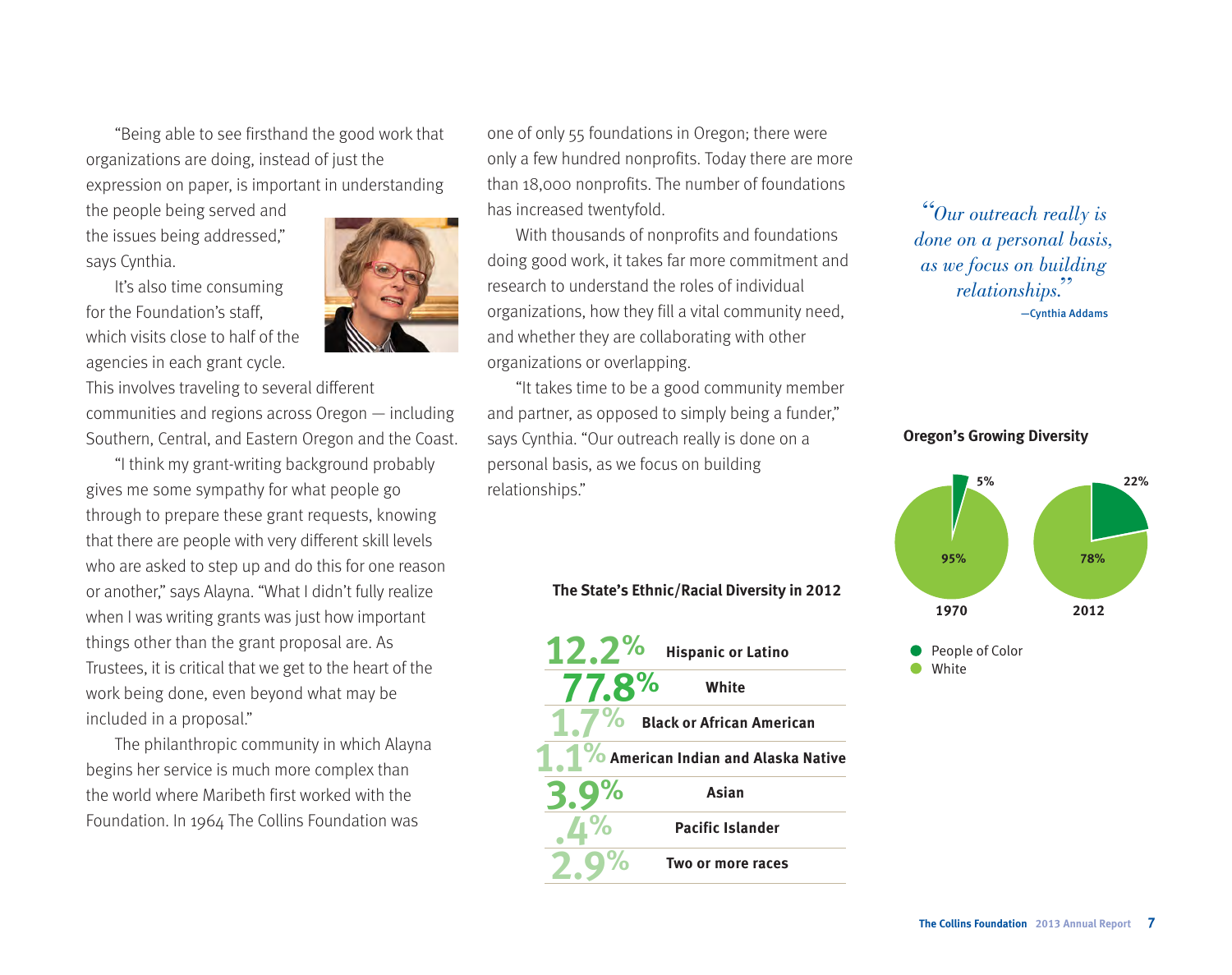*"How you've led your life, the things you've been involved in, how devoted you've been to your family and to the Foundation – I couldn't think of a better example to follow."* —Alayna Luria

#### **Oregon's Growth in Nonprofits and Private Foundations**



**300** Nonprofits registered in Oregon in 1964\*

> \* *The first year nonprofits were required to register with the State*

\*\* Estimated

The relationships have brought new opportunities to partner with other foundations. The Chalkboard Project is one such endeavor that is



sponsored by a consortium of independent Oregon foundations. Spearheaded by Foundations for a Better Oregon, Chalkboard is the organization's primary education transformation

initiative. Its new program, TeachOregon, launched in 2013. TeachOregon works with several school districts and universities to prepare Oregon's next generation of teachers. An important component of this initiative is building a diverse pool of teachers to better reflect today's student population, a community currently made up of around 35% students of color.

Even with the changing landscape, one thing that remains constant is the Foundation's remarkably

# Foundations

**55 1,095** Private foundations in Oregon in 2013

Private foundations in Oregon in 1964\*\*

resilient mission to improve the quality of life in Oregon. Grants have spanned the state, moving from the metropolitan Portland base outward to communities large and small. As a general-purpose foundation, it makes grants that touch a wide range of charitable areas: arts and humanities; children and youth; community welfare; education; environment; health and science; and religion.

Responding to community needs and opportunities reflected outside the Metro area has long been of interest. "I've always responded to the small grants in remote areas," says Maribeth. "Small grants in rural areas can have a huge impact. They may have an art center and want to bring in an artist or artists for residencies. I just love projects like these  $-$  so often they involve the entire community." Supporting the arts in communities, the work of artists, and the work of nonprofits to better their communities through art have been particular interests for Maribeth.

Alayna gestures toward the abstract art in her grandmother's living room. "Look at your house. I've probably learned more about art from you than anyone else. I remember your taking me to the Contemporary Crafts Gallery. It's one of my first memories of seeing creative work in Portland. I always knew that was a special place." The Contemporary Crafts Gallery, now the Museum of Contemporary Craft, was an early grantee of the Foundation.